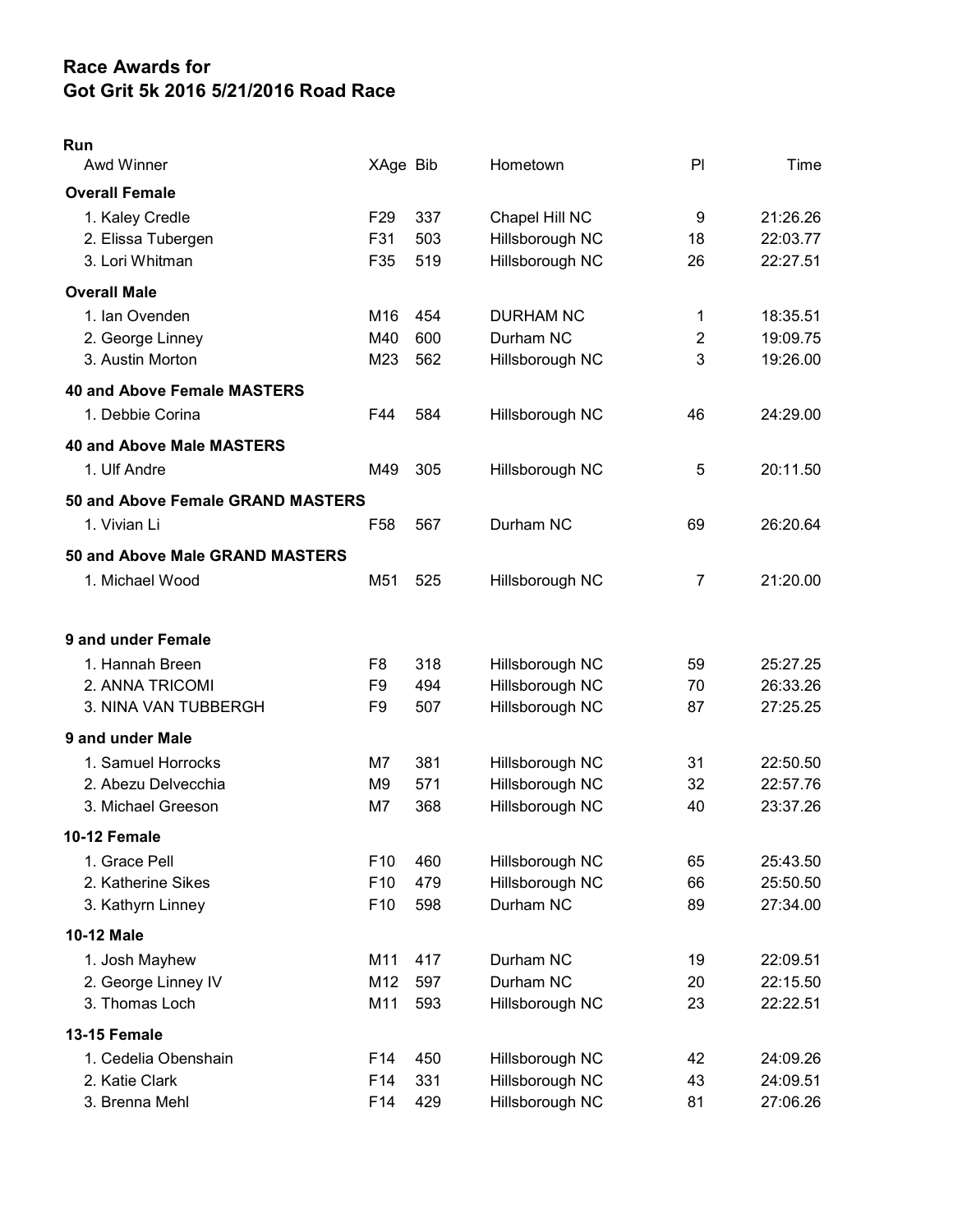## 13-15 Male

| 1. KYLE VAN TUBBERGH                   | M14             | 505 | Hillsborough NC      | 8   | 21:20.75 |
|----------------------------------------|-----------------|-----|----------------------|-----|----------|
| 2. Owen Airio                          | M14             | 596 | Hillsborough NC      | 27  | 22:39.03 |
| 3. Elijah Larson                       | M15             | 403 | Hurdle Mills NC      | 37  | 23:24.25 |
| 16-19 Female                           |                 |     |                      |     |          |
| 1. Kathryn Obenshain                   | F <sub>16</sub> | 451 | Hillsborough NC      | 79  | 27:02.75 |
| 2. VERONICA WISNEWSKI                  | F <sub>19</sub> | 524 | Hurdle Mills NC      | 249 | 43:09.50 |
| 3. Andrea Oxendine                     | F19             | 536 | Hillsborough NC      | 271 | 52:11.50 |
| <b>16-19 Male</b>                      |                 |     |                      |     |          |
| 1. Daniel Archibald                    | M18             | 308 | Hillsborough NC      | 16  | 22:02.25 |
| 2. Spencer Husen                       | M18             | 387 | Hillsborough NC      | 17  | 22:02.51 |
| 3. Andy Sollars                        | M16             | 485 | Mebane NC            | 21  | 22:16.27 |
| 20-24 Female                           |                 |     |                      |     |          |
| 1. Ashlei Thompson                     | F <sub>22</sub> | 489 | Snow Camp NC         | 204 | 35:57.75 |
| 2. Unassigned - 1 Eligible Registrants |                 |     |                      |     |          |
| 3. Unassigned - 1 Eligible Registrants |                 |     |                      |     |          |
| 20-24 Male                             |                 |     |                      |     |          |
| 1. Ryan Thedford                       | M22             | 586 | Hillsborough NC      | 30  | 22:50.26 |
| 2. Unassigned - 4 Eligible Registrants |                 |     |                      |     |          |
| 3. Unassigned - 4 Eligible Registrants |                 |     |                      |     |          |
| 25-29 Female                           |                 |     |                      |     |          |
| 1. Frances McVay                       | F <sub>29</sub> | 428 | Chapel Hill NC       | 112 | 29:23.28 |
| 2. Emily Taylor                        | F <sub>28</sub> | 580 | Raleigh NC           | 140 | 31:21.76 |
| 3. AMANDA HIGH                         | F <sub>25</sub> | 378 | <b>DURHAM NC</b>     | 201 | 35:46.75 |
| 25-29 Male                             |                 |     |                      |     |          |
| 1. Cameron Credle                      | M29             | 336 | Chapel Hill NC       | 4   | 19:37.76 |
| 2. Amir Hunter                         | M27             | 530 | <b>RALEIGH NC</b>    | 6   | 20:56.25 |
| 3. Cameron Leyva                       | M27             | 410 | <b>GRAHAM NC</b>     | 38  | 23:25.00 |
| <b>30-34 Female</b>                    |                 |     |                      |     |          |
| 1. Chelsey Miller                      | F30             | 534 | <b>Burlington NC</b> | 130 | 30:45.25 |
| 2. MOLLY FITZSIMONS                    | F31             | 356 | Durham NC            | 205 | 35:59.50 |
| 3. Esmeralda Lopez                     | F30             | 547 | Hillsborough NC      | 256 | 44:43.75 |
| 30-34 Male                             |                 |     |                      |     |          |
| 1. Ryan Thompson                       | M30             | 490 | Rougemont NC         | 15  | 21:52.50 |
| 2. Matt Soderberg                      | M32             | 484 | Durham NC            | 161 | 32:41.50 |
| 3. Matthew Tubergen                    | M33             | 542 | Hillsborough NC      | 172 | 33:56.77 |
| <b>35-39 Female</b>                    |                 |     |                      |     |          |
| 1. Elizabeth Tricomi                   | F39             | 496 | Hillsborough NC      | 71  | 26:35.50 |
| 2. English King                        | F37             | 399 | Hillsborough NC      | 96  | 28:23.26 |
| 3. Trista Pfeiffenberger               | F37             | 464 | Hillsborough NC      | 146 | 31:56.01 |
| 35-39 Male                             |                 |     |                      |     |          |
| 1. Matthew Holtry                      | M37             | 561 | Carrboro NC          | 11  | 21:34.50 |
| 2. Martin Horrocks                     | M39             | 380 | Hillsborough NC      | 33  | 23:07.76 |
| 3. Brian Kennedy                       | M39             | 397 | Chapel Hill NC       | 36  | 23:19.76 |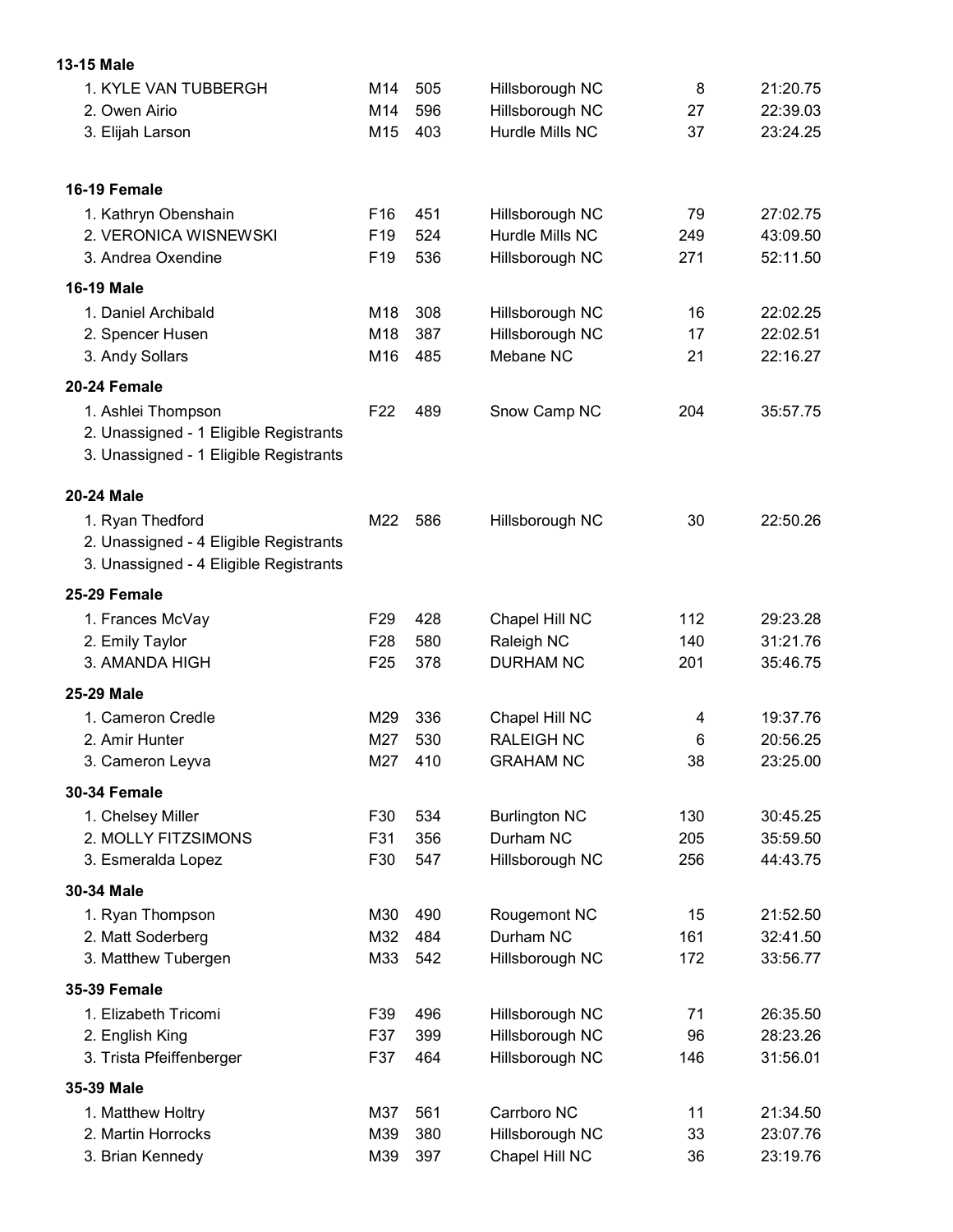| 1. Miyuki Breen                        | F44             | 320 | Hillsborough NC  | 73  | 26:45.52 |
|----------------------------------------|-----------------|-----|------------------|-----|----------|
| 2. Robyn Musser                        | F43             | 443 | Hillsborough NC  | 86  | 27:22.00 |
| 3. Stephanie Merritt                   | F41             | 558 | Hillsborough NC  | 92  | 27:58.50 |
| 40-44 Male                             |                 |     |                  |     |          |
| 1. Jason Hawkins                       | m44             | 564 | Hillsborough NC  | 28  | 22:44.01 |
| 2. Kevin Edwards                       | M42             | 349 | Hurdle Mills NC  | 34  | 23:15.01 |
| 3. Heath Hendrickson                   | M43             | 374 | Hillsborough NC  | 61  | 25:34.02 |
| 45-49 Female                           |                 |     |                  |     |          |
| 1. Laura Wessell                       | F48             | 513 | Hillsborough NC  | 67  | 25:58.75 |
| 2. Carmen Moody                        | F49             | 535 | <b>Garner NC</b> | 97  | 28:27.76 |
| 3. Lynda Wileman                       | F46             | 521 | Hillsborough NC  | 100 | 28:40.50 |
| 45-49 Male                             |                 |     |                  |     |          |
| 1. Martin Wileman                      | M47             | 522 | Hillsborough NC  | 12  | 21:47.40 |
| 2. Mark Wampole                        | M48             | 511 | Hillsborough NC  | 22  | 22:21.25 |
| 3. Scott Larson                        | M48             | 404 | Hillsborough NC  | 25  | 22:26.77 |
| 50-54 Female                           |                 |     |                  |     |          |
| 1. Katie Kiehle                        | F <sub>53</sub> | 544 | Hillsborough NC  | 95  | 28:22.25 |
| 2. Denise Dickinson                    | F <sub>53</sub> | 345 | Hillsborough NC  | 131 | 30:45.51 |
| 3. Maureen Cunningham                  | F <sub>52</sub> | 338 | Hillsborough NC  | 147 | 31:59.25 |
| 50-54 Male                             |                 |     |                  |     |          |
| 1. Keith Peoples                       | M <sub>52</sub> | 462 | Durham NC        | 13  | 21:49.50 |
| 2. Jeffrey Husen                       | M <sub>52</sub> | 385 | Hillsborough NC  | 35  | 23:17.26 |
| 3. Evan Myers                          | M54             | 445 | Chapel Hill NC   | 50  | 24:37.26 |
| <b>55-59 Female</b>                    |                 |     |                  |     |          |
| 1. Cheri White                         | F <sub>55</sub> | 516 | <b>DURHAM NC</b> | 165 | 33:09.26 |
| 2. Trisha Covarrubias                  | F <sub>55</sub> | 333 |                  | 239 | 40:33.50 |
| 3. Frieda Rosemond                     | F <sub>55</sub> | 475 | Hillsborough NC  | 240 | 40:36.25 |
| 55-59 Male                             |                 |     |                  |     |          |
| 1. Gary Rice                           | M55             | 474 | Mebane NC        | 15  | 21:53.25 |
| 2. Jim Lester                          | M59             | 406 | Hillsborough NC  | 120 | 30:01.76 |
| 3. John MacNeela                       | M59             | 413 | Hillsborough NC  | 162 | 32:44.50 |
| 60-64 Female                           |                 |     |                  |     |          |
| 1. Joan Boone                          | F63             | 317 | <b>Efland NC</b> | 138 | 31:14.75 |
| 2. Jill Van Veen                       | F60             | 554 | Greensboro NC    | 151 | 32:10.52 |
| 3. Unassigned - 2 Eligible Registrants |                 |     |                  |     |          |
| 60-64 Male                             |                 |     |                  |     |          |
| 1. James Pendergraph                   | M63             | 543 | Hillsborough NC  | 11  | 21:36.01 |
| 2. Duncan Wallace                      | M61             | 510 | <b>GRAHAM NC</b> | 45  | 24:28.25 |
| 3. Jim Manwaring                       | M61             | 414 | Hurdle Mills NC  | 55  | 25:16.50 |

40-44 Female